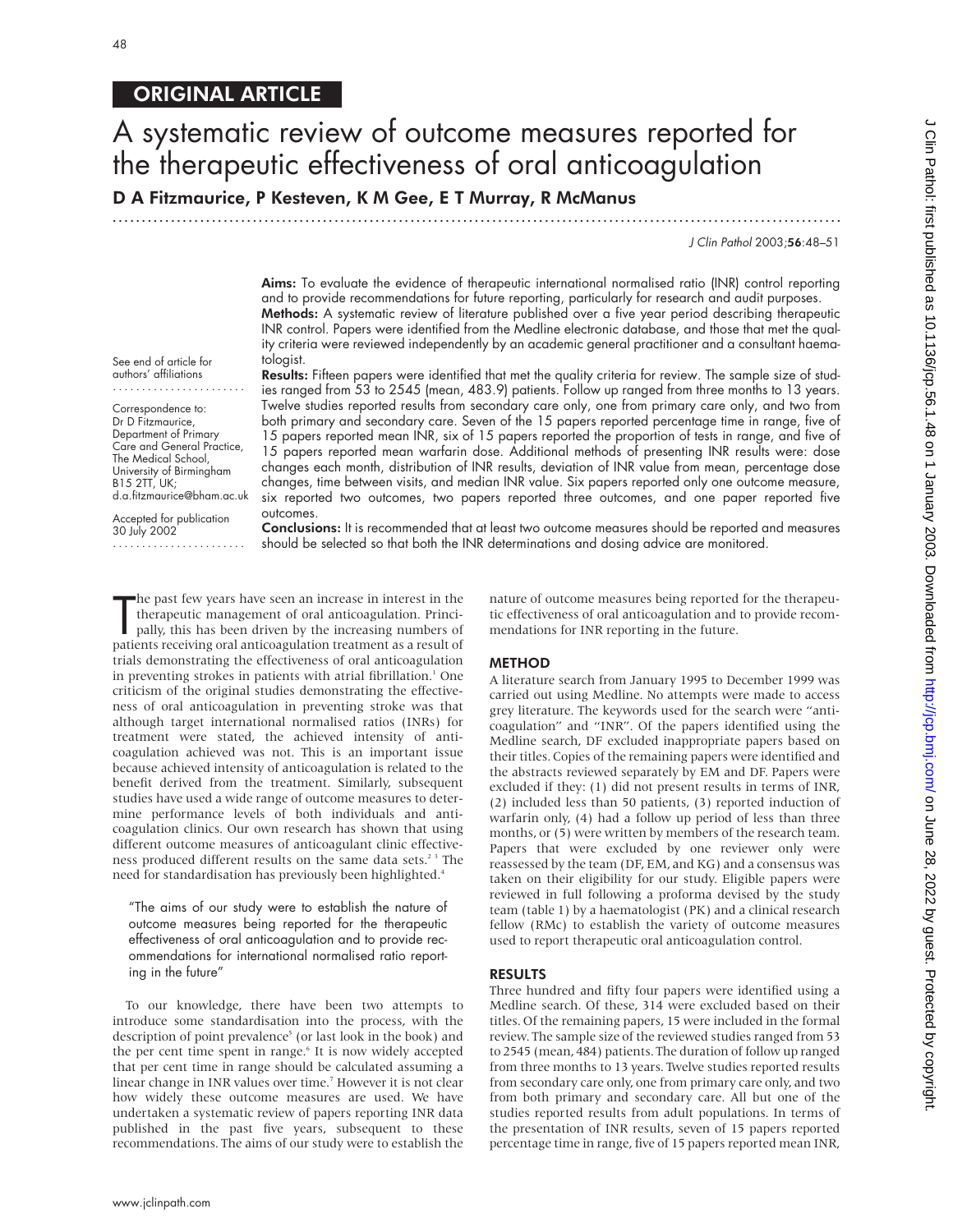| First author and<br>ref    | Sample size  | Duration of<br>follow up         | Model of care            | Adult<br>/child | % Time in<br>range | Mean INR | Proportion of<br>tests in range | Mean dose Other* |                |
|----------------------------|--------------|----------------------------------|--------------------------|-----------------|--------------------|----------|---------------------------------|------------------|----------------|
| Schaufele <sup>8</sup>     | 181          | 4 months                         | Secondary                | Adult           |                    |          | Yes                             |                  |                |
| MRC <sup>9</sup>           | 2545         | 13 years                         | Primary                  | Adult           |                    | Yes      |                                 | Yes              |                |
| Malik <sup>10</sup>        | 480          | 2 years                          | Secondary                | Adult           | Yes                |          | Yes                             |                  |                |
| Streif <sup>11</sup>       | 319          | 5 years                          | Secondary                | Child           |                    |          | Yes                             | Yes              |                |
| Blann <sup>12</sup>        | 867          | 3 months                         | Secondary                | Adult           |                    | Yes      |                                 | Yes              |                |
| Kulinna <sup>13</sup>      | 100          | 6 months                         | Secondary                | Adult           |                    |          | Yes                             |                  |                |
| Morsdorf <sup>14</sup>     | 76           | 5 years                          | Primary and<br>secondary | Adult           |                    | Yes      |                                 |                  | $\overline{2}$ |
| Sawicki <sup>15</sup>      | 179          | 6 months                         | Secondary                | Adult           |                    |          | Yes                             |                  | 3              |
| Poller <sup>16</sup>       | 285          | 3 months                         | Secondary                | Adult           | Yes                | Yes      | Yes                             |                  | 4, 5           |
| $H\sin^{17}$               | 53           | 3 months                         | Secondary                | Adult           | Yes                |          |                                 |                  |                |
| Taylor <sup>18</sup>       | 241          | 12 months                        | Secondary                | Adult           | Yes                |          |                                 |                  |                |
| SPIRIT Study <sup>19</sup> | 1316         | 3 years                          | Secondary                | Adult           | Yes                |          |                                 |                  |                |
| Palereti <sup>20</sup>     | 311          | 6 months                         | Secondary                | Adult           | Yes                |          |                                 |                  |                |
| Pengo <sup>21</sup>        | 205          | 3 years                          | Secondary                | Adult           | Yes                | Yes      |                                 | Yes              |                |
| Koefoed <sup>22</sup>      | 100          | 3 months                         | Primary and<br>secondary | Adult           |                    |          |                                 | Yes              | 6              |
| Total                      | 7258 (483.9) | Range 3<br>months to 13<br>years |                          |                 | 7                  | 5        | 6                               | 5                |                |

\*Coded lists of "other" presentation of INR results: 1, dose changes each month; 2, distribution of INR results; 3, deviation of INR value from mean; 4, % dose changes; 5, time between visits; 6, median INR.

| <b>Table 2</b> Reasons for exclusion |                           |                             |                                       |                              |                          |                                                               |                       |
|--------------------------------------|---------------------------|-----------------------------|---------------------------------------|------------------------------|--------------------------|---------------------------------------------------------------|-----------------------|
| Exclusion criteria                   |                           |                             |                                       |                              |                          |                                                               |                       |
| Exclusion based<br>on title          | Follow $up < 3$<br>months | Includes $<$ 50<br>patients | Does not report<br><b>INR</b> results | Reports only on<br>induction | Written by DF,<br>EM, PK | Reports only on<br>induction and<br>includes < 50<br>patients | <b>Total excluded</b> |
| 314                                  |                           |                             |                                       |                              |                          | 3                                                             | 339                   |
| INR, international normalised ratio. |                           |                             |                                       |                              |                          |                                                               |                       |

six of 15 papers reported proportion of tests in range, and five of 15 papers reported mean warfarin dose. Additional methods of presenting INR results were: dose changes each month, distribution of INR results, deviation of INR value from mean, percentage dose changes, time between visits, and median INR value. None of the papers reviewed reported point prevalence. Six papers reported only one outcome measure, six reported two outcomes, two papers reported three outcomes, and one paper reported five outcomes (table 1). The paper reporting five outcome measures was a randomised trial of computerised anticoagulant dosage, which reported time in range, mean INR, proportion of tests in range, the percentage of dose changes, and the mean time between visits.<sup>16</sup>

#### Excluded papers

In total 339 papers were excluded. Three hundred and fourteen papers were excluded on the basis of title alone. A further 25 papers were excluded following review by DF and EM for reasons given in table 2. Informal review of these papers by DF was undertaken following exclusion to identify any further parameters that had not been noted in the formal review. No further parameters were noted. Excluded papers are listed in table 3.

#### **DISCUSSION**

There has been increasing interest in the therapeutic management of oral anticoagulation following evidence for its beneficial thromboprophylactic effect in non-rheumatic atrial fibrillation. However, one of the difficulties in interpreting research findings has been the lack of consistency in expressing INR data. This inconsistency makes the comparison of findings between different centres very difficult. In a sense, this mirrors problems encountered within laboratory comparisons before

the introduction of the INR system. Our own data have shown that there are differences in the observed efficacy depending upon the parameters chosen, with differences of up to 10% found in terms of INR control (table 4). This is important because INR control gives a proxy measure for clinical outcomes, which are relatively infrequent. Thus, improved INR control should correlate with improved clinical outcome.

#### "It is unclear why point prevalence has not been more widely reported because this is a relatively easy statistic to generate"

The most surprising finding of our study was that none of the papers reviewed used one of the recommended methods of reporting, namely point prevalence. A large minority of papers reported only one outcome measure. The four most widely reported parameters were:

- percentage of time spent in range
- mean INR
- proportion of tests in range
- mean warfarin dose.

The first three of these measures relate to therapeutic control, whereas warfarin dose is only likely to be discrepant if there is a problem with the INR estimation between centres. The paper that reported five outcome measures centred around computerised dosing. The routine use of computerised data collection should allow the production of therapeutic control data in a variety of formats and should be encouraged.

In conclusion, we recommend that at least two outcome measures should be reported and that these should be selected from the four measures stated above. The measures should be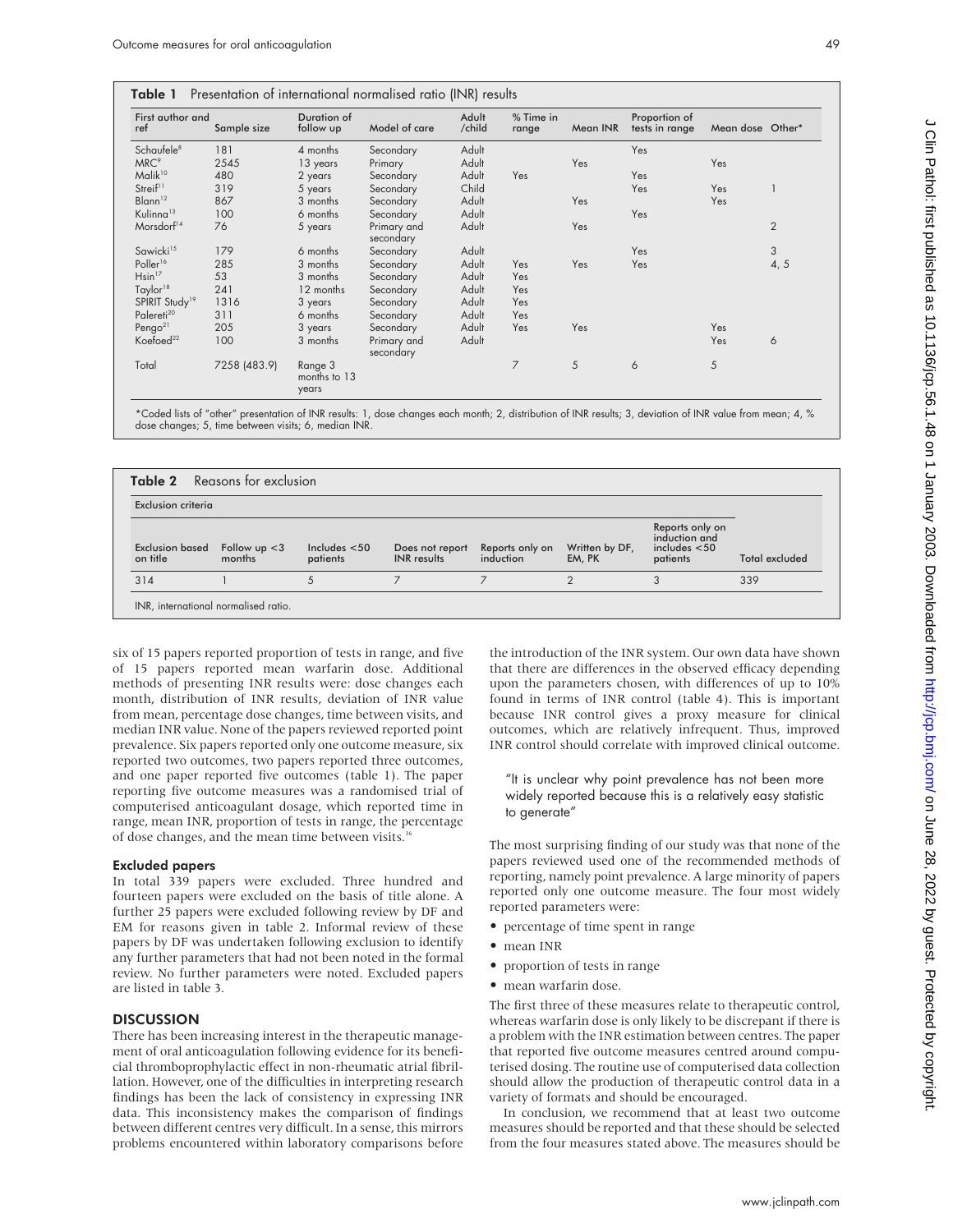| $\mathbf{1}$    | Gedge J, Orme S, Hampton KK, et al. A comparison of a low-dose warfarin induction regimen with the modified Fennerty in elderly patients. Age                                                                                                                                       |
|-----------------|-------------------------------------------------------------------------------------------------------------------------------------------------------------------------------------------------------------------------------------------------------------------------------------|
| $\overline{2}$  | Ageing 200;29:31-4.<br>Johnson MJ. Problems of anticoagulation within a palliative care setting: an audit of hospice patients taking warfarin. Pall Med 1997;11:306-12.                                                                                                             |
| 3               | Roberts GW, Druskeit T, Jorgensen LE, et al. Comparison of an age adjusted warfarin loading protocol with empirical dosing and Fennerty's<br>protocol. Aust N $ZJ$ Med 1999;29:731-6.                                                                                               |
| $\overline{4}$  | Motykie GD, Mokhtee D, Zebala LP, et al. The use of a Bayesian forecasting model in the management of warfarin therapy after total hip<br>arthroplasty. J Arthroplasty 1999;14:988-93.                                                                                              |
| 5               | Vadher B, Patterson DL, Learning M. Prediction of the international normalized ratio and maintenance dose during the initiation of warfarin<br>therapy. Br J Clin Pharmacol 1999;48:63-70.                                                                                          |
| 6               | Hobbs FD, Fitzmaurice DA, Murray ET, et al. Is the international normalised ratio (INR) reliable? A trial of comparative measurements in hospital<br>laboratory and primary care settings. J Clin Pathol 1999;52:494-7.                                                             |
| 7               | Caprini JA, Arcelus JI, Motykie G, et al. The influence of oral anticoagulation therapy on deep vein thrombosis rates for four weeks after total hip<br>replacement. J Vasc Surg 1999;30:813-20.                                                                                    |
| 8               | Caprini JA, Arcelus JI, Reyna JJ, et al. Deep vein thrombosis outcome and the level of oral anticoagulation therapy. J Vasc Surg 1999;30:805-11.                                                                                                                                    |
| 9               | Sunderji R, Campbell L, Shalansky K, et al. Outpatient self-management of warfarin therapy: a pilot study. Pharmacotherapy 1999;19:787-93.                                                                                                                                          |
| 10 <sup>°</sup> | Morsdorf S, Erdlenbruch W, Taborski U, et al. Training of patients for self-management of oral anticoagulant therapy: standards, patient suitability<br>and clinical aspects. Thromb Haemost 1999;25:109-15.                                                                        |
| 11              | Schenk JF, Morsdorf S, Pindur G, et al. Analysis and occurrence of adverse events with oral anticoagulant therapy. Thromb Haemost<br>1999;25:65-71.                                                                                                                                 |
| 12              | Crowther MA, Ginsberg JB, Kearon C, et al. A randomized trial comparing 5-mg and 10-mg warfarin loading doses. Arch Intern Med<br>1999;159:46-8.                                                                                                                                    |
| 13<br>14        | Ageno W, Turpie AG. Exaggerated initial response to warfarin following heart valve replacement. J Cardiol 1999;84:905-8.<br>Cheung YF, Leung MP. Low dose oral anticoagulation therapy in Chinese children with congenital heart disease. J Paediatr Child Health<br>1998:34:563-7. |
| 15              | Gerstein FH, Evans MF. When the INR comes back too high. Can Fam Physician 1998;44:1841-2.                                                                                                                                                                                          |
| 16              | Oates A, Jackson PR, Austin CA, et al. A new regimen for starting warfarin therapy in out-patients. Br J Clin Pharmacol 1998;46:157-61.                                                                                                                                             |
| 17              | The Newcastle Anticoagulation Study Group. Effectiveness of anticoagulation among patients discharged from hospital on warfarin. Med J Aust<br>1998;169:243-6.                                                                                                                      |
| 18              | Tait RC, Sefcick A. A warfarin induction regimen for out-patient anticoagulation in patients with atrial fibrillation. Br J Haematol 1998;101:450-4.                                                                                                                                |
| 19              | Fitzmaurice DA, Hobbs FDR, Murray ET. Primary care anticoagulant clinic management using computerized decision support and near patient<br>international normalized ratio (INR) testing: routine data from a practice nurse-led clinic. Fam Pract 1998;15:144-6.                    |
| 20              | Seamark DA, Backhouse S, Barber P, et al. Validation of current practice and a near patient testing method for oral anticoagulant control in<br>general practice. J R S Med 1997;90:657-60.                                                                                         |
| 21              | Palareti G, Manotti CD, Angelo A, et al. Thrombotic events during oral anticoagulant treatment: results of the inception cohort, prospective<br>collaborative ISCOAT study. Thromb Haemost 1997;78:1438-43.                                                                         |
| 22              | Dedden P, Chang B, Nagel D. Pharmacy managed program for treatment of deep vein thrombosis with enoxaparin. American Journal of Clinical<br>Pharmacy 1997;54:1968-72.                                                                                                               |
| 23              | Hasenkam JM, Kimose HH, Knudsen L, et al. Self management of oral anticoagulant therapy after heart valve replacement. Eur J Cardiothorac<br>Surg 1997;11:935-42.                                                                                                                   |
| 24              | Carroll WE, Jackson RD. Warfarin monitoring independent of the international normalized ratio (INR): a pilot study. Res Commun Mol Pathol<br>Pharmacol 1997;95:169-78.                                                                                                              |
| 25              | Harrison L, Johnson M, Massicotte MP, et al. Comparison of 5-mg and 10-mg loading doses in initiation of warfarin therapy. Ann Intern Med<br>1997;126:133-6.                                                                                                                        |

|              |                           | Point |               |
|--------------|---------------------------|-------|---------------|
|              | Tests in range prevalence |       | Time in range |
| Intervention | 62                        | 71    | 69            |
| Control      | 58                        | 64    | 62            |

selected so that both the INR determinations and dosing advice are monitored. It is unclear why point prevalence has not been more widely reported because this is a relatively easy statistic to generate. Our study highlights the need for standardisation of reporting of INR. This will become increasingly important with the development of differing models of oral anticoagulation management if clinical governance is to be taken seriously.

#### .....................

#### Authors' affiliations

D A Fitzmaurice, K M Gee, E T Murray, R McManus, Department of Primary Care and General Practice, The Medical School, University of Birmingham B15 2TT, UK

**P Kesteven,** Department of Haematology, The Freeman Hospital, High<br>Heaton, Newcastle upon Tyne, NE7 7DN, UK

#### REFERENCES

1 Atrial Fibrillation Investigators. Risk factors for stroke and efficacy of antithrombotic therapy in atrial fibrillation; analysis of pooled data from five randomised controlled trials. Arch Intern Med 1994;154:1449–57.

#### Take home messages

- At least two outcome measures should be reported, chosen from the following parameters: percentage of time spent in range, mean international normalised ratio (INR), proportion of tests in range, and mean warfarin dose
- Measures should be selected so that both the INR determinations and dosing advice are monitored
- There is a need for standardisation of reporting of INR
- 2 Fitzmaurice DA, Hobbs FDR, Murray ET, et al. Oral anticoagulation management in primary care with the use of computerized decision support and near-patient testing. Randomized controlled trial. Arch Intern Med 2000;160:2343–8.
- 3 Fitzmaurice DA, Murray ET, Gee KM, et al. Does the Birmingham model of oral anticoagulation management in primary care work outside trial<br>conditions? *Br J Gen Pract* 2001;**51**:828–9.
- 4 Fitzmaurice DA, Hobbs FDR. Evaluation of a primary care anticoagulant clinic—reporting of results should be standardised. BMJ 1996;312:1609–10.
- 5 van den Besselar AMPH. Recommended method for reporting therapeutic control of oral anticoagulant therapy. *Thromb Haemost*<br>1990;**63**:316–17.
- 6 Rosendaal FR, Cannegieter SC, vd Meer FJM, et al. A method to determine the optimal intensity of oral anticoagulant therapy. Thromb Haemost 1993;69:236–9.
- 7 Azar AJ, Deckers JW, Rosendaal FR, et al. Assessment of therapeutic control in a long-term anticoagulant trial in post-myocardial infarction<br>patients. *Thromb Haemost* 1994;**72**:347–51.<br>8 **Schaufele MK**, Marciello MA, Burke DT. Dosing practices of physicians
- for anticoagulation with warfarin during inpatient rehabilitation. Am J Phys Med Rehab 2000;79:69–74.
- 9 Medical Research Council's General Practice Research Framework. Thrombosis prevention trial: randomised trial of low-intensity oral